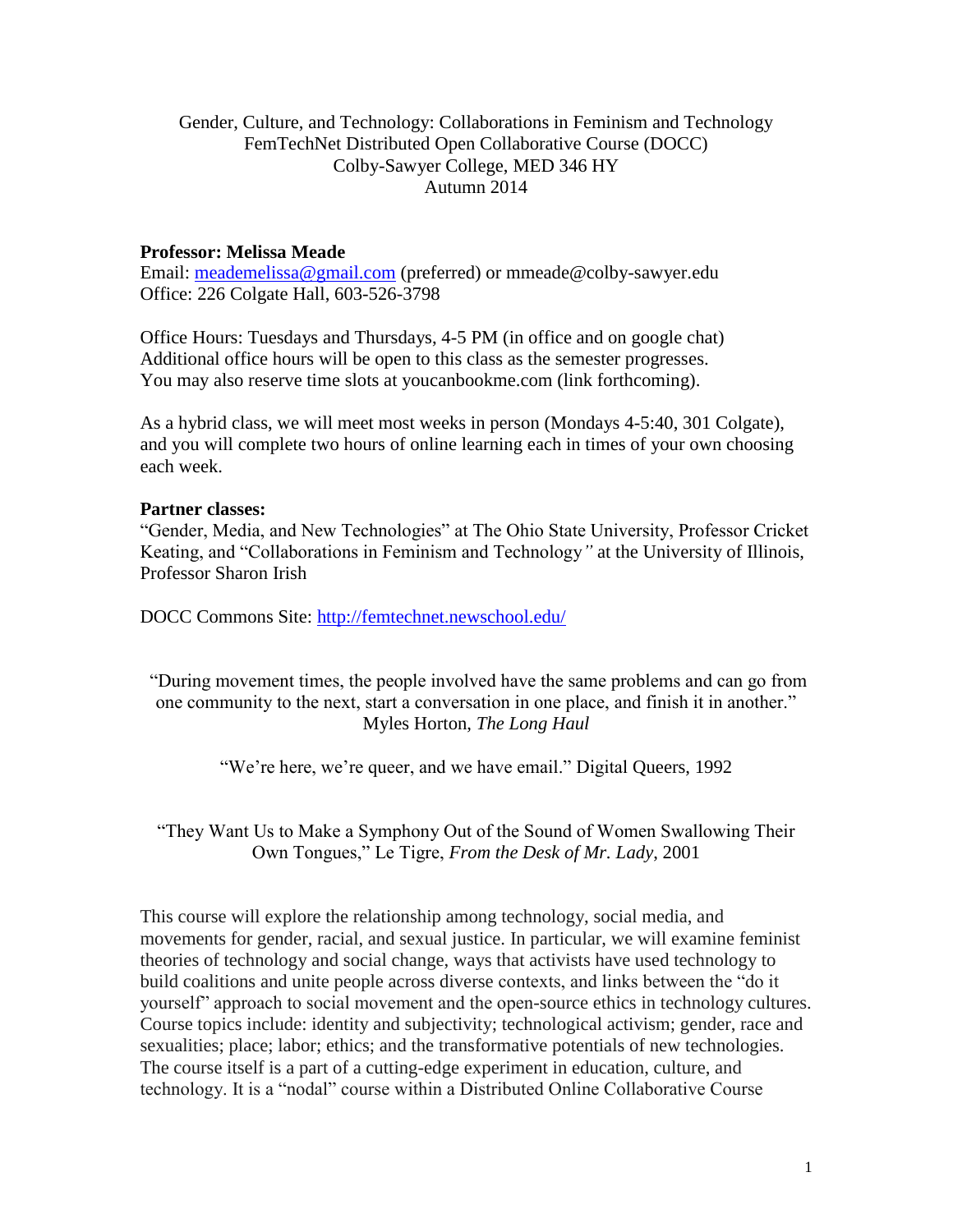(DOCC). Students in this node of the DOCC will engage in their course of study alongside, and in dialogue with, other undergraduate and graduate students participating in the DOCC.

## **Texts:**

Lisa Darms, *The Riot Grrrl Collection* Judy Wajcman, *Technofeminism* Virginia Eubanks, *Digital Dead End*

Other course readings will be available on Moodle or online.

# **Course Requirements**

*CSC Class participation* (20%): Come to class each Monday prepared with questions and comments on the assigned reading. You are encouraged to take an active role in classroom discussions by bringing relevant questions, concerns and experiences to the classroom.

*Cross-class participation* (20%): Outside of class, you will be responsible for "syncwatching" a video dialogue with one or more students from another DOCC class. Discuss the video using an on-line chat/collaboration service (e.g. the Commons forums, todaysmeet.com, gmail chat, facebook chat). In your discussion, highlight ideas that you find compelling or that you have questions about. If possible, discuss in what ways the video dialogue speaks to your own experience. Does your experience confirm, complicate, or call into question aspects of the author's theory? Turn in transcripts for 5 of your dialogues. There will also be other opportunities for cross-class participation.

*Reflection Papers:* (30%) At the end of each course section, write a three-page reflection paper on a reading from that section will be due. For your discussion paper, briefly discuss a central critique, vision, and strategy from one author or more authors that we have read or watch during that course section. Discuss ways in which author or authors' ideas might contribute to the building of a feminist technocultural movement.

*Final Project* (30%) For the final project, work in teams or individually to design a feminist technocultural intervention. In your 6-8 page project reflection paper, address the following questions: What problem does your project aim to address? What alternative vision of economic, political, or social relations does your project represent, either explicitly or implicitly? In what ways does your project mobilize technology to help achieve that vision?

# **Grading**

Overall grades will be based on the quality of your written assignments and the constructive nature of your class participation. All assignments are due in class and in the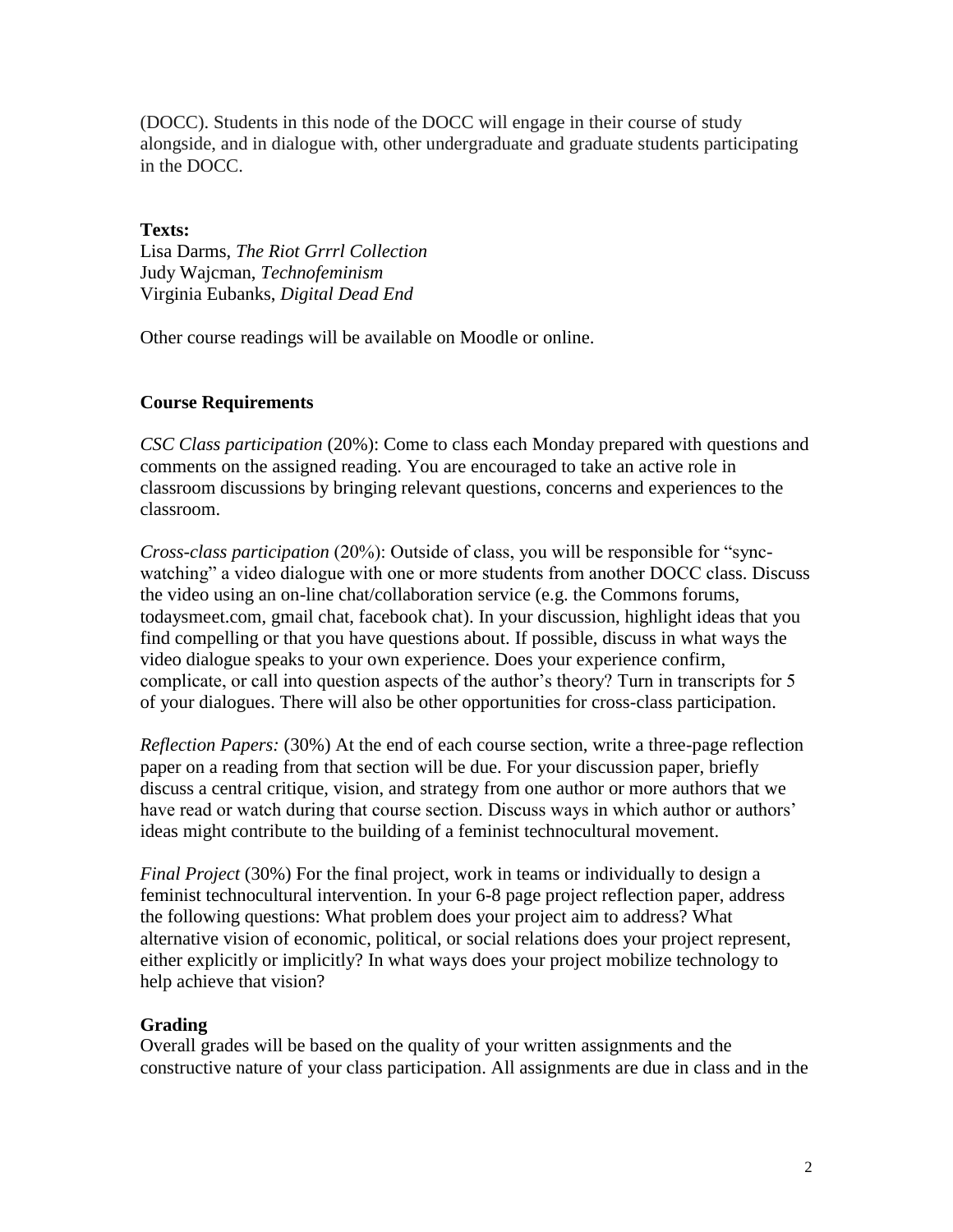Moodle dropbox at the end of day specified in the syllabus. A late paper will be penalized by half a grade for every day that the paper is overdue.

## **Questions or concerns**

Please feel free to email me or to speak with me if you have questions about the material, or if you have personal concerns that will affect your class performance. I am happy to arrange appointments to discuss issues at greater length.

- *This syllabus is subject to change.*
- *Students who have a documented disability will be provided with reasonable accommodations. They are encouraged to contact Access Resources at [accessresources@colby-sawyer.edu](mailto:accessresources@colby-sawyer.edu) as soon as possible to ensure that such accommodations are implemented in a timely manner. All accommodations must be approved by CSC Access Resources.*
- *All Colby-Sawyer College students are expected to understand the meaning of academic honesty and to behave in accordance with the college's policies on academic honesty as published in the Code of Community Responsibility.*
- *Students are responsible for meeting all of their academic obligations, even if they are engaged in college-sponsored activities, i.e. theatre, athletics, or field trips. There are no excused absences for such activities. In the case of a scheduling conflict between two classes, students should make appropriate arrangements with the course instructors, being mindful that a regularly scheduled class has the higher priority.*
- *Colby-Sawyer acknowledges that religious practices differ from tradition to tradition and that the demands of religious observance in some traditions may cause conflicts with student class schedules. If religious observance will cause a student to be absent from class or otherwise affect his or her ability to complete academic assignments, he or she must notify the instructor in advance and make necessary arrangements to complete the course materials.*

# **Course Schedule (subject to change – we can add/omit readings as needed)**

#### **Section 1: DIY/DWO Feminisms and Technology**

MON 9/08 Introduction to course and to each other. Project First Impression (DIY experiment)

Readings & Collaboration:

- Lorde, Audre. "The Master's Tools will never Dismantle the Master's House" (Moodle and distributed in class)
- Femtechnet Manifesto (Moodle and distributed in class)
- Start *Riot Grrrl Collection*
- Explore commons, introduce yourselves: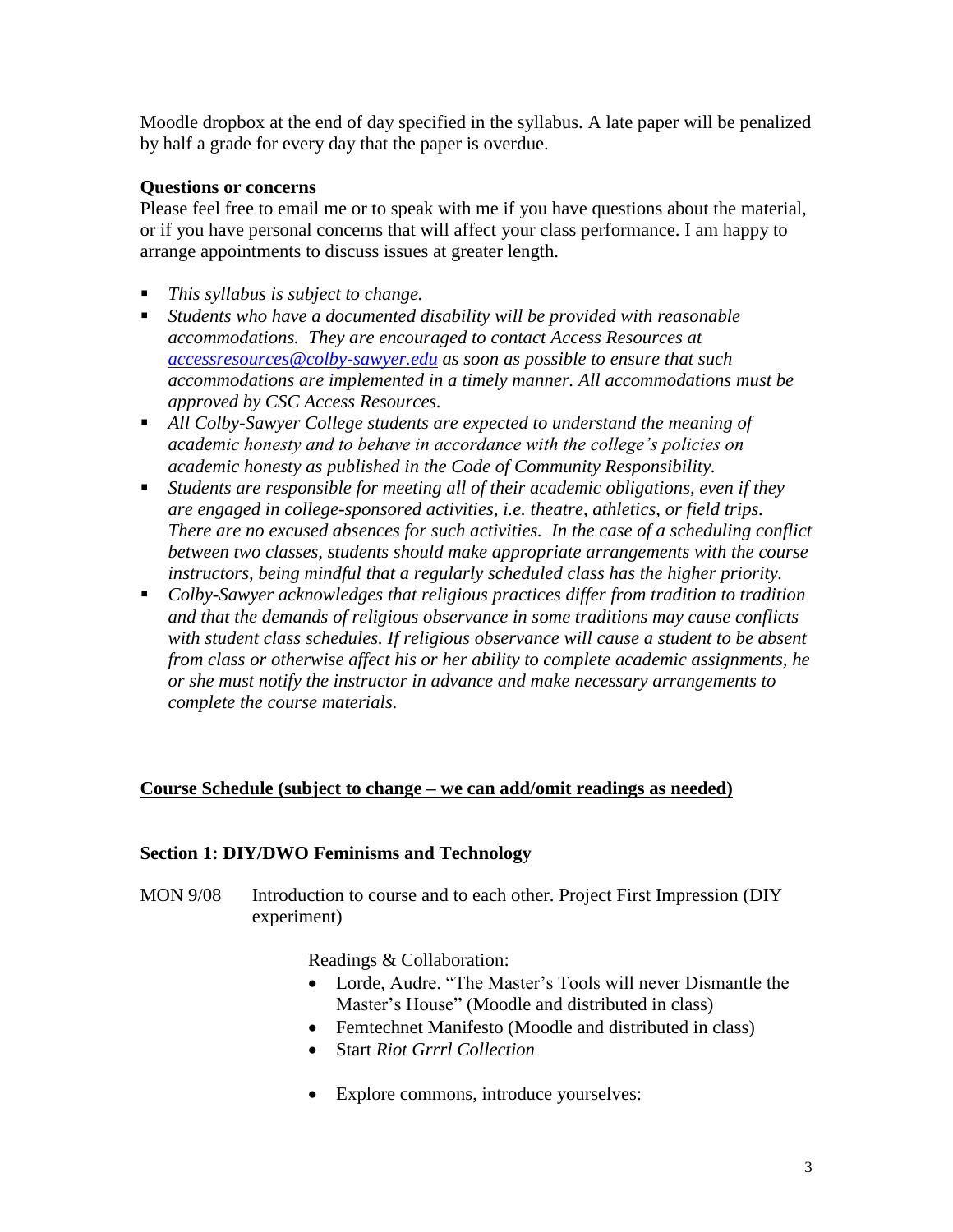[http://femtechnet.newschool.edu](http://femtechnet.newschool.edu/)

 Sync-watch: *Don't Need You: <https://www.youtube.com/watch?v=a9G45K6FgaI>*

MON 9/15 Readings & Collaboration:

- Continue reading in *Riot Grrrl Collection*
- Hanna, Kathleen. "Riot Grrl Manifesto." *History is a Weapon*. Bikini Kill Zine 2, 1991 (Moodle)
- Sync-watch: *Women, Art, & Revolution*
- MON 9/22 Readings & Collaboration:
	- Judy Wacjman, *Technofeminism,* 1-78
	- Jennifer Baumgardner and Amy Richards, "A Day Without Feminism" (Moodle)
	- Optional: VNS Manifesto (Moodle)
	- $\bullet$
	- Sync-watch*:* "Feminism, Technology, and Issues of Women's Labor" video dialogue with Judy Wacjman and Ann Balsamo
- THU 9/29 Readings & Collaboration:
	- Judy Wacjman, *Technofeminism,* 79-130
	- Christina Haralanova, "Hacktivism: the Art of Practicing Life and Computer Hacking for Feminist Activism" (Moodle)
	- Sophie Toupin, "Feminist Hackerspaces as Safer Spaces" (Moodle)
	- micha cárdenas, [From a Free Software Movement to a](http://dpi.studioxx.org/en/free-software-movement-free-safety-movement)  [FreeSafety Movement](http://dpi.studioxx.org/en/free-software-movement-free-safety-movement) (Moodle)
	- Sync-watch*:* Archive video dialogue with Lyn Herschman and Ruby Rich

#### **Section 2: Coalitional Technofeminism**

TUE 10/06 Readings:

- Aurora Levins Morales, "Circle Unbroken, The Politics of Inclusion" (Moodle)
- Mari Matsuda, "Standing Beside My Sister, Facing the Enemy: Legal Theory Out of Coalition" (Moodle)
- Bernice Johnson Reagon, "Coalition Politics: Turning the Century" (Moodle)
- Cricket Keating, "Building Coalitional Consciousness" (Moodle)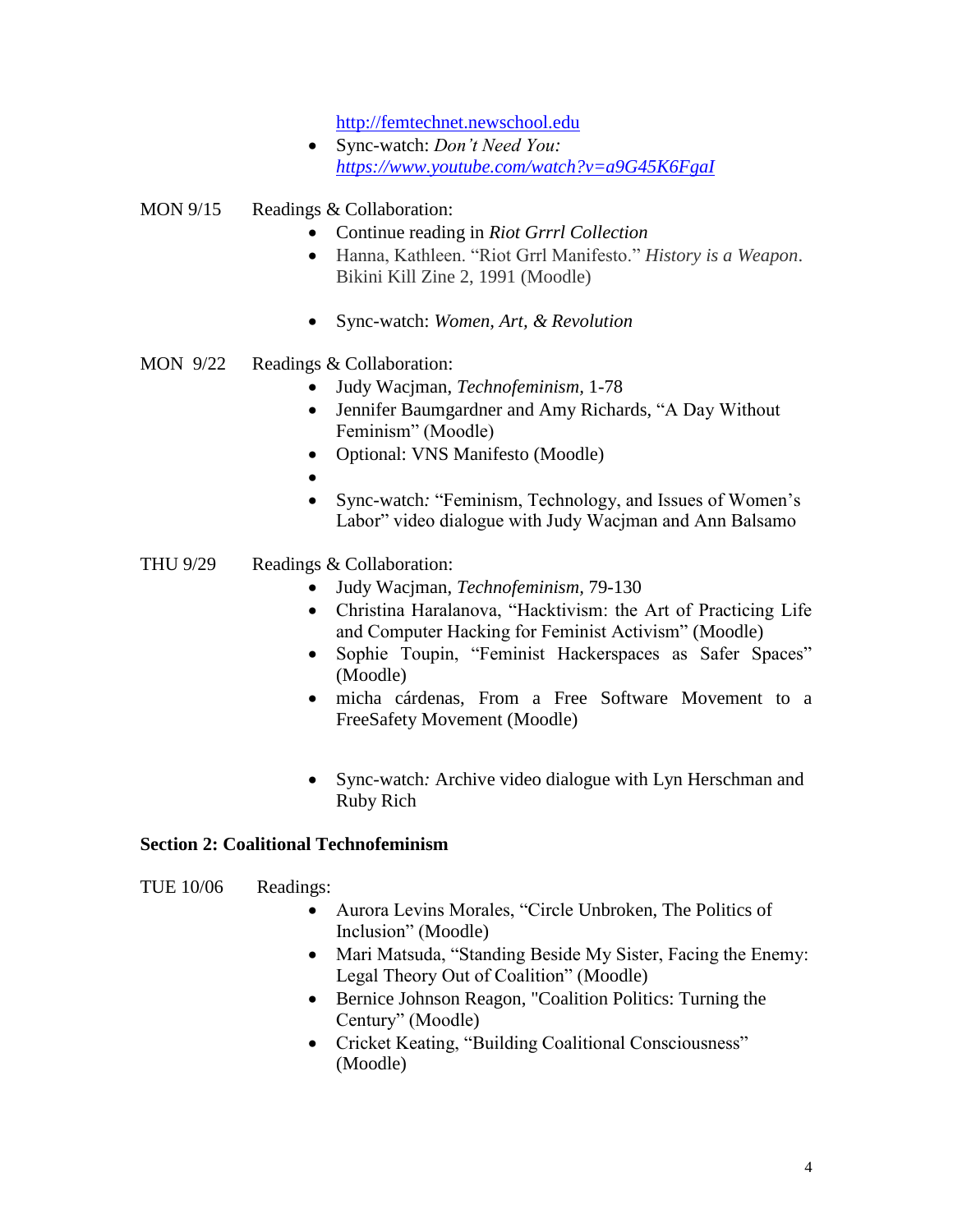- Reflection paper 1 due by the end of the week, on Moodle (10/10)
- MON 10/9 Readings & Collaboration:
	- Adrianne Wadewitz, "Wikipedia's gender gap and the complicated reality of systemic gender bias," (Moodle)
	- $\bullet$  TBA
	- Sync-watch*: "*Feminism, Technology, and Wikistorming
- MON 10/13 No Class Meeting on Monday

Readings & Collaboration:

- Catharina Landstrom, "Queering Feminist Technology Studies" (Moodle)
- TBA
- Sync-watch*:* Sexualities video dialogue with Julie Levin Russo and Faith Wilding
- MON 10/20 Readings & Collaboration:
	- Maria Fernandez, "Cyberfeminism, Racism, and Embodiment" (Moodle)
	- McPherson, Tara, "Why Are the Digital Humanities So White? or Thinking the Histories of Race and Computation" (Moodle)
	- Nakamura, Lisa, and Peter Chow-White, eds., Introduction and Ch. 2 (Chun), *Race after the Internet* (Moodle)
	- Sync-watch*:* Race video dialogue with Lisa Nakamura and Maria Fernandez

#### MON 10/27 Readings & Collaboration:

- Dorothy Roberts, *Fatal Invention: How Science, Politics, and Big Business Re-Create Race in the Twenty-first Century* (Moodle)
- Petra Kuppers, "The wheelchair's rhetoric: The performance of disability" (Moodle)
- Sync-watch*:* Body video dialogue Flynn and Roberts
- MON 11/03 Readings & Collaboration:
	- Radhika Gajjala, "Placing South Asian Digital Diasporas in Second Life" (Moodle)